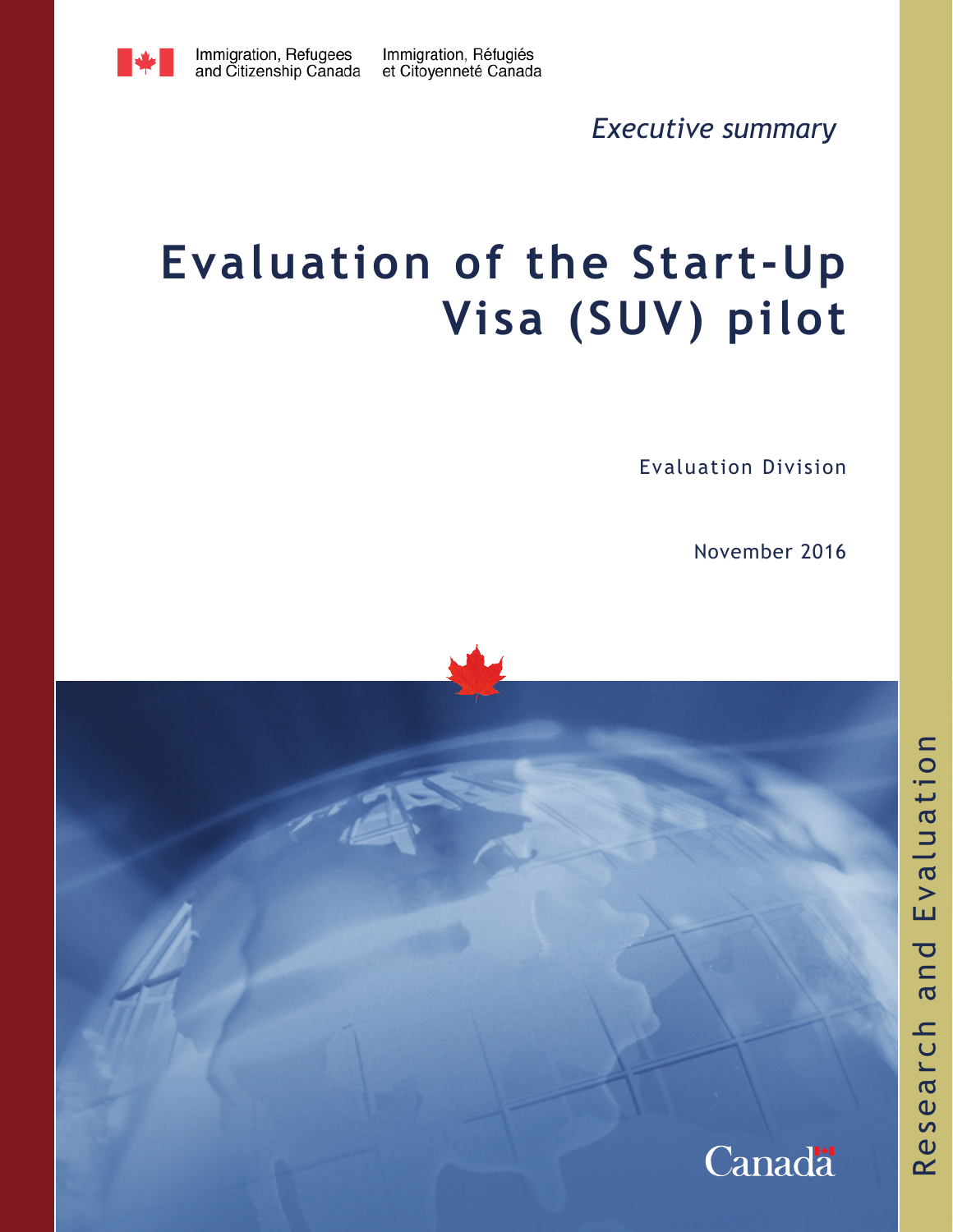Ci4-163/2017E-PDF 978-0-660-08008-6

Ref. No.: E5-2015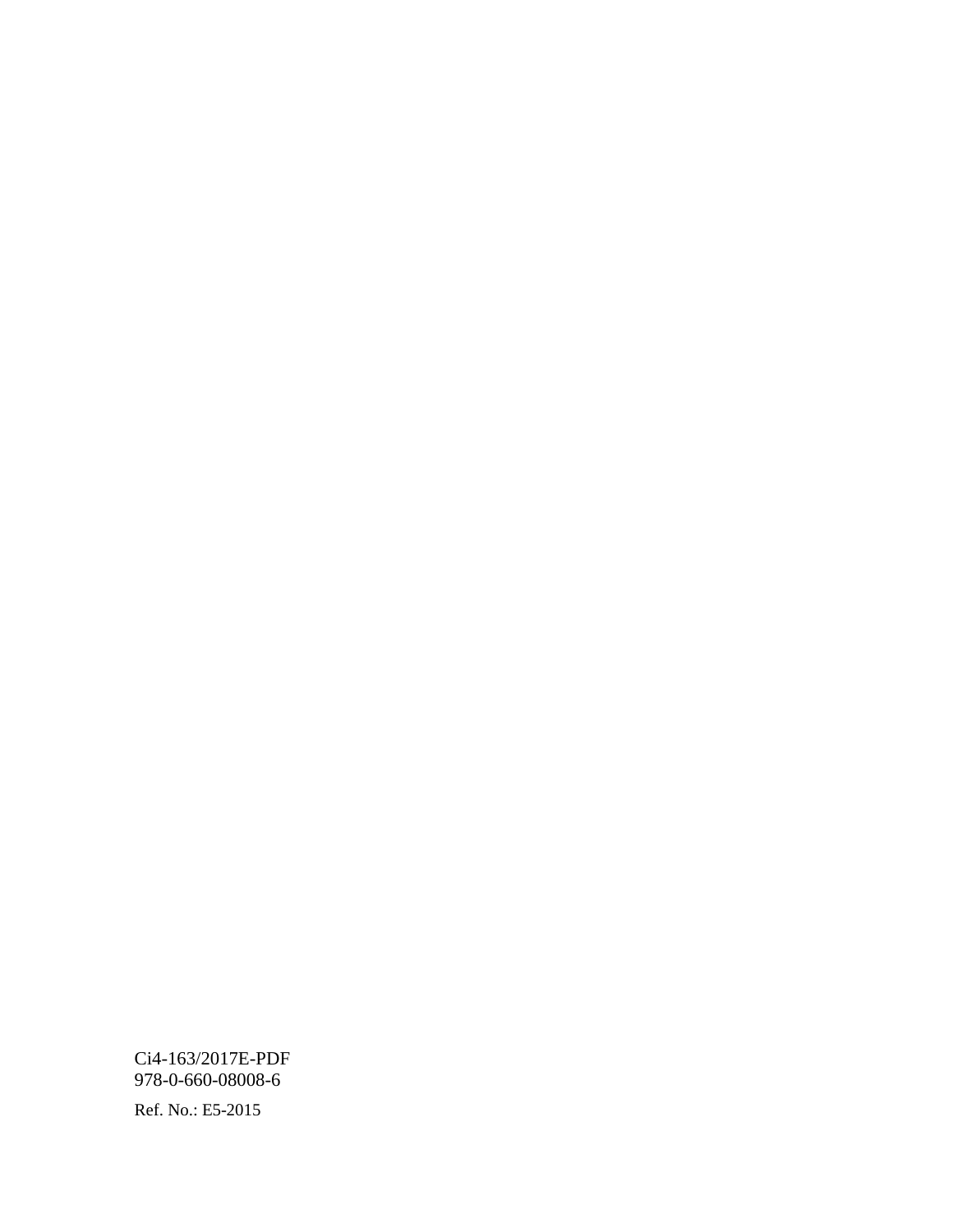## **Executive summary**

## **Purpose of the Evaluation**

The evaluation of evaluation of Immigration, Refugees and Citizenship Canada's (IRCC) Start-Up Visa (SUV) pilot was conducted in fulfillment of a departmental commitment to conduct an evaluation of the pilot, with the purpose of assessing its early outcomes. The evaluation covered a three-year period, starting with the launch of the pilot in April 2013, through to the end of April 2016 and used multiple lines of evidence to examine the relevance and performance of the program.

## **Start-Up Visa Pilot**

Launched on April 1, 2013, the Start-Up Visa pilot was the first pilot program implemented through Ministerial Instructions. The Start-Up Visa was designed to attract innovative foreign entrepreneurs who would contribute to the new and innovation needs of the Canadian economy and facilitate entry of innovative entrepreneurs who would actively pursue business ventures in Canada.

There are currently 32 venture capital funds, six angel investor groups and 14 business incubators that have been designated to participate in the Start-Up Visa program. They are represented by their respective industry associations: the Canadian Venture Capital and Private Equity Association (CVCA), the National Angel Capital Organization (NACO), and the Canadian Acceleration and Business Incubation Association (CABI). These industry associations recommend entities for designation to the Minister and convene peer review panels to assist IRCC visa officers in case determinations.

## **Evaluation Findings**

#### *Program Management*

**Finding #1:** The pilot was implemented as intended, in that there were no major deviations in the design and core elements. However, a number of implementation and design challenges were identified that may have an impact on the future success of the pilot.

**Finding #2:** Overall, communication and coordination within IRCC and between IRCC and stakeholders was viewed as effective. However, more coordination and collaboration between IRCC, ISED and GAC is necessary to maximize the success of the pilot.

#### *Performance*

**Finding #3:** While the pilot received fewer applications and admitted fewer foreign entrepreneurs than the previous entrepreneur program, the evaluation found that SUV immigrants brought more human capital to Canada in terms of age, education, and knowledge of official language compared to immigrants under the previous program.

**Finding #4:** The SUV pilot successfully facilitated the access to Canada for innovative entrepreneurs who have secured business commitments with designated entities. Timely processing and the availability of the work permit were noted as key elements that have contributed to the success of the pilot.